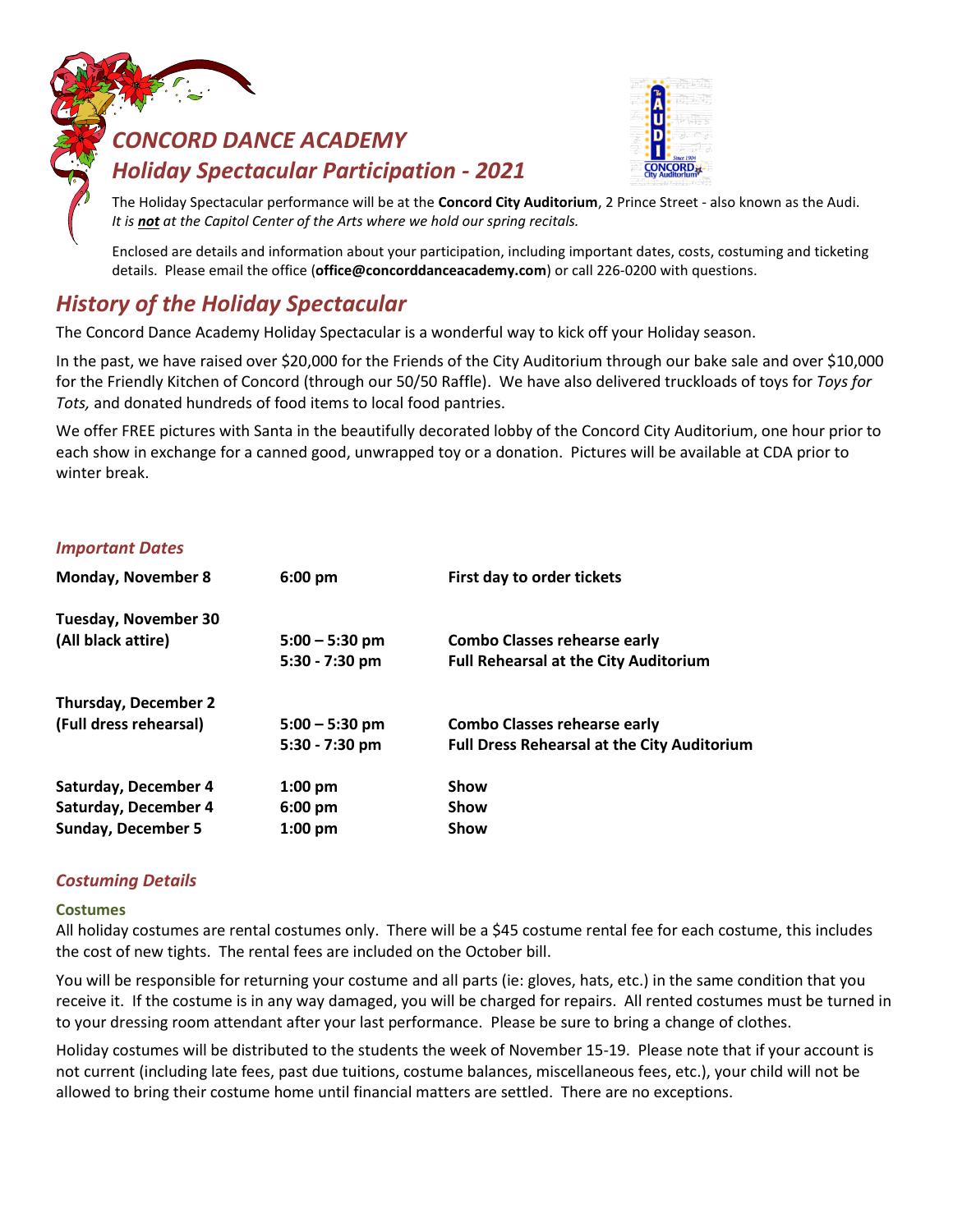#### **Performance Makeup**

Makeup is to be worn heavy on the lips, eyes, and cheeks. Please use good judgment for class consistency. Makeup is worn for stage lighting purposes. If your child does not have enough makeup, their faces will "wash out" on stage.

**Makeup list** *(for boys: check with teacher)*

- Foundation to match your child's skin tone
- Brown eye shadow light/dark brown combo
- Black eyeliner
- Black mascara
- Bronzer and blush for cheeks and bright red lipstick

*Earrings* - All girls are required to wear the CDA approved round rhinestone earrings. They are available in both pierced and clip. The earrings are \$10.00 per pair.

*Hair*- All students will receive detailed instructions about hairstyles before our rehearsal week.

#### *Holiday Tickets*

The first day to purchase tickets will be Monday, November 8<sup>th</sup>, beginning at 6 PM. Each family will receive a ticket package (on the November bill) containing two tickets for each show in which their child dances.

- The cost for this package is \$125 if you are in all 3 shows. This includes 6 tickets (2 per show)
- If you are in 2 shows, your ticket package cost is \$85. This includes 4 tickets (2 per show)
- If you are in 1 show, your ticket package cost is \$45. This includes 2 tickets to the show.

#### Additional tickets are available for \$20 per person. **All seats are reserved**.

All tickets will be processed through the Tutu Tix website. A code will be provided to each family when their ticket package is paid so that they may receive their ticket package benefit. Tutu Tix does charge a small handling fee per ticket for all additional tickets purchased. A detailed information sheet with all the details about the ticketing process will be available and distributed to all CDA families.

#### *Holiday Spectacular DVDs*

DVDs of our Holiday Spectacular are available for order at a cost of \$35 each. These make wonderful holiday stocking stuffers. DVD Order forms are available in the office or on the website. They will be available for pick up prior to winter break.

# *Volunteers: Contact the office to sign up!*

# **Dressing Room Attendants, Ushers, Raffle Salespersons, and Refreshment Table**

**1.** *Dressing Room Attendants* - We need at least 3 moms from each class to volunteer their time during the shows and rehearsal. Only female volunteers will be allowed in the female only dressing rooms. It would be great to have a male volunteer to aid the boys in the boys' dressing rooms.

Room attendant volunteers need to be responsible for signing children in and out, aid in costume changes, make-up touch ups, etc. No one will be allowed in the backstage dressing areas unless you sign up through the office. Dressing room attendants will be allowed in the audience once their dressing room responsibilities are complete (group is done dancing and are all picked up by a parent or guardian). This is an important event for the children, and we appreciate everyone who is willing to assist us!

- **2.** *Ushers -* We are looking for 8 ushers for each of the three shows. This is a great way to participate!
- **3.** *Raffle Salespersons* Sell 50/50 raffle tickets before and during the show (proceeds go to The Friendly Kitchen). All out-going parents are welcomed!
- **4.** *Refreshment Table* Maintain the stock of the refreshment table in the auditorium lobby; inform patrons that the refreshments are donated, and all cash donations received go to local charities (including the Friends of the City Auditorium).

**We request all CDA families bring two dozen individually wrapped baked goods to one (assigned) show. A schedule of which classes bake for each show will be available in November. This support is greatly appreciated and results in our ability to provide a nice donation to the Friends of the City Auditorium.**